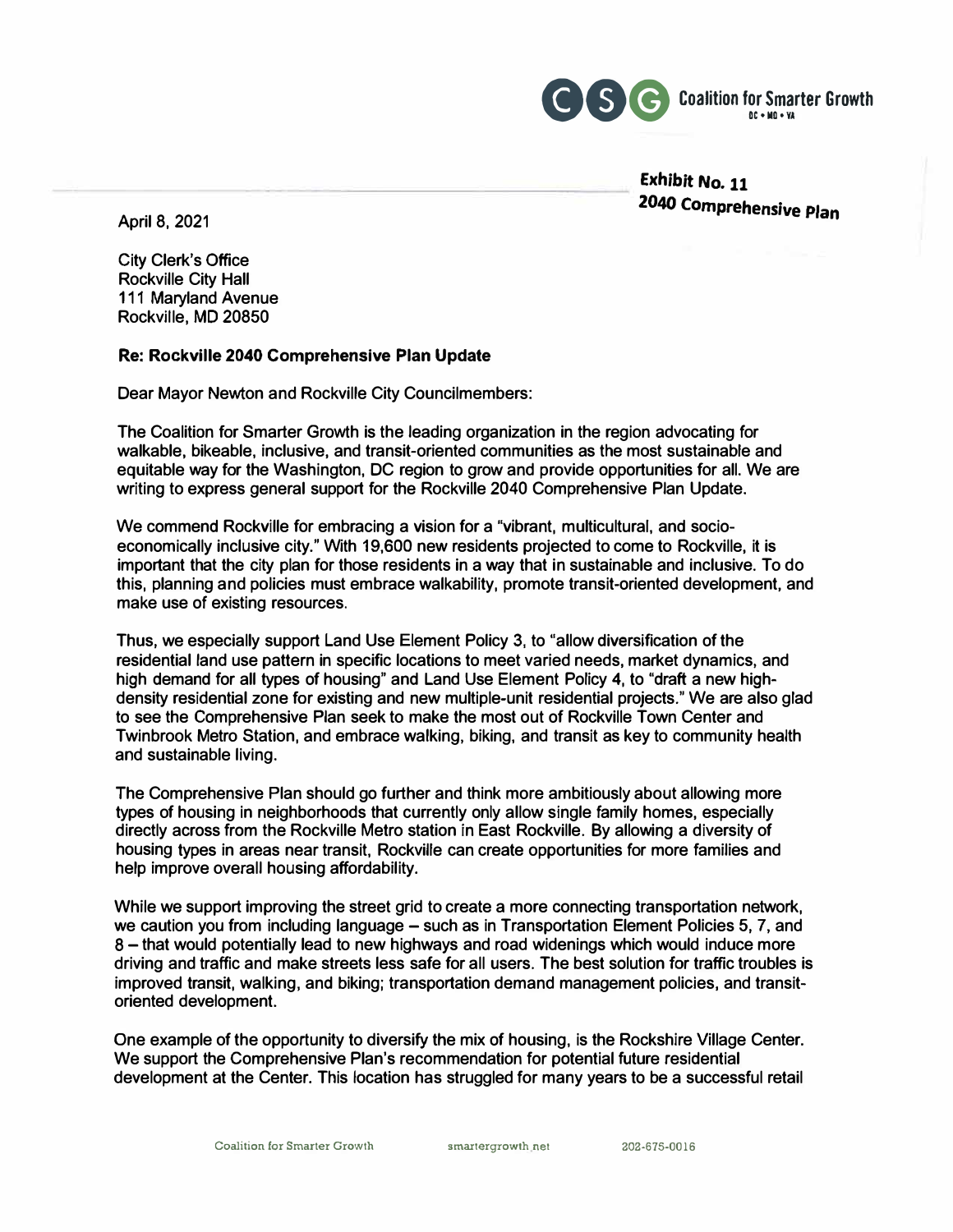destination. The property has been vacant for an extended period and is well suited to make the transition from a commercial use to residential.

The Comprehensive Plan currently recommends applying the Residential Flexible (RF) designation for Rockshire Village Center to allow for such a change in use. Applying this land use category is an important first step towards the potential redevelopment of the site, one that advances important policies and objectives, such as addressing the regional housing shortage, allowing a diversity of housing types, and increasing Rockville's tax base. Under Rockville's ordinances, 12.5 percent of newly developed units on the site would be moderately priced dwelling units. In addition, the location has access to two Ride On routes and **will** allow elementary, middle, and high school students to walk just one-half mile to school along a safe sidewalk and a multiuse path.

For the above reasons, we urge the Mayor and City Council to support the Rockville 2040 Comprehensive Plan, including efforts to allow for residential land uses on the Rockshire Village Center property and other similar parcels.

Sincerely,

Jane Lyons Maryland Advocacy Manager Coalition for Smarter Growth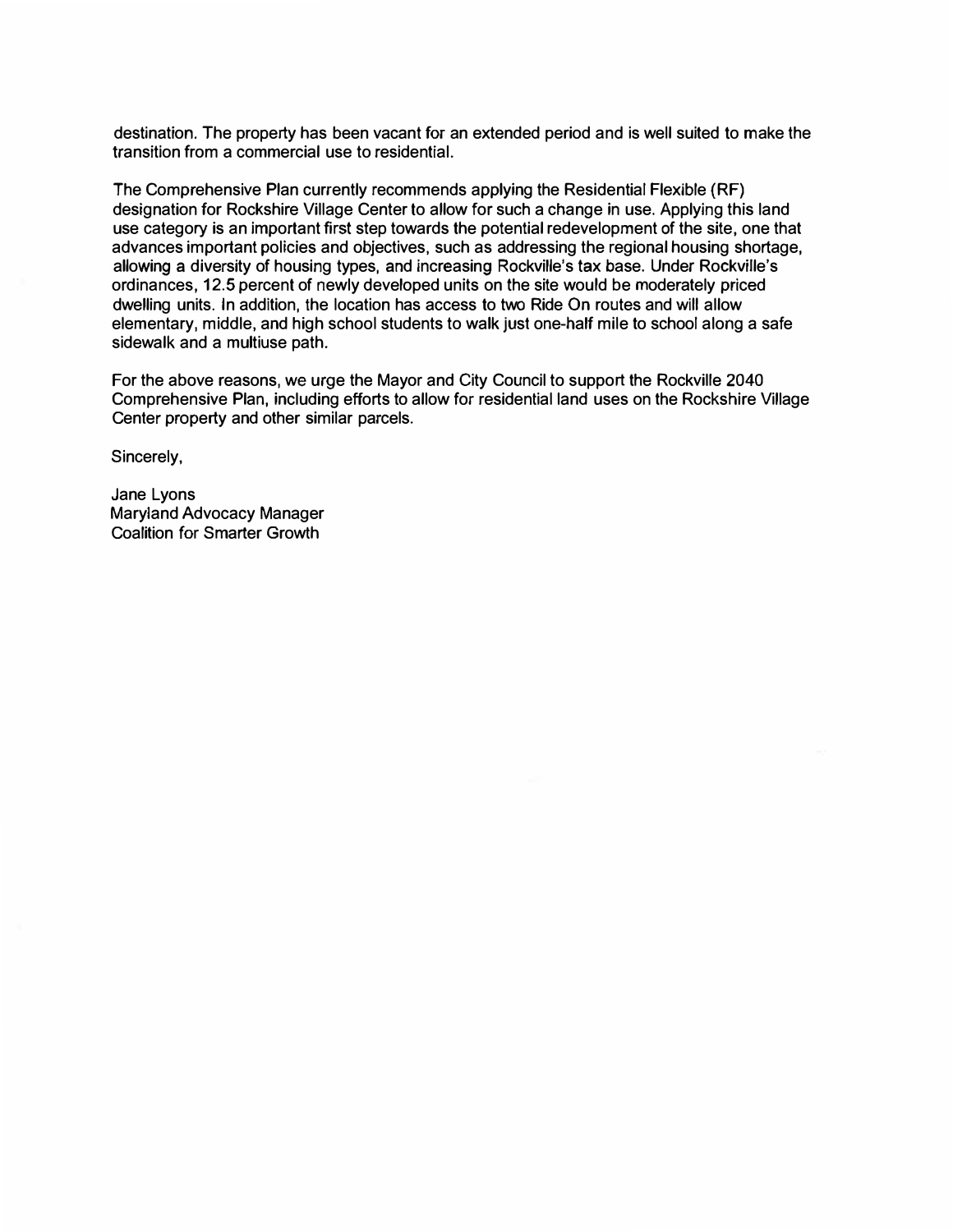| From:               | Jane Lyons <jane@smartergrowth.net></jane@smartergrowth.net>    |
|---------------------|-----------------------------------------------------------------|
| Sent:               | Thursday, April 8, 2021 12:58 PM                                |
| To:                 | mayorcouncil                                                    |
| Cc:                 | <b>Stewart Schwartz</b>                                         |
| Subject:            | CSG Comments on Rockville 2040 Comprehensive Plan               |
| <b>Attachments:</b> | 2021.04.08 CSG Comments on Rockville 2040 Comp Plan - Final.pdf |

Good afternoon,

Please see attached for the Coalition for Smarter Growth's comments on the Rockville 2040 Comprehensive Plan. Thank you!

Best, Jane

 $\omega_{\rm m}$ **Jane Lyons (she/her)** I **Maryland Advocacy Manager Coalition for Smarter Growth P.O. Box 73282, 2000 14th St NW Washington, DC 20009 (410)474-07411 tane@smartergrowth.net** *Your gift helps keep CSG's advocacy going! Donate toda !*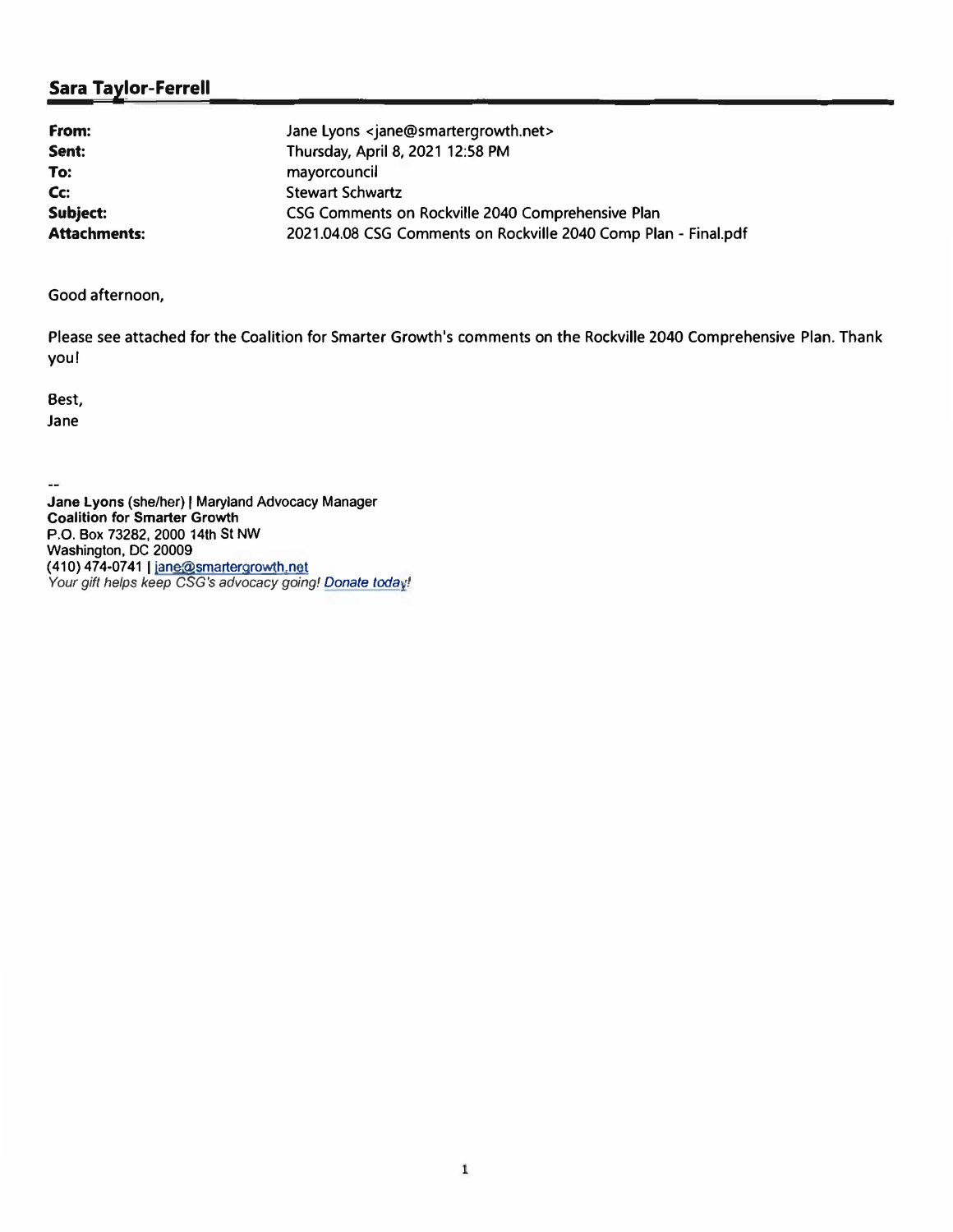

**Rockville 2040 Comprehensive Plan** 

April 12, 2021

The Twinbrook Community Association thanks the Mayor and Council for this opportunity to provide feedback on the Planning Commission's Draft of the 2040 Master Comprehensive Plan of the City of Rockville. We also want to thank City planning staff for their efforts over the past 6 years. City staff formally met with Twinbrook residents at least three times since 2015 and have always made themselves available for questions in between meetings.

We encourage the Rockville City Council to approve the Planning Commission's Draft of the Rockville 2040 Comprehensive Plan. The plan represents nearly six years of neighborhood input and is a bold and necessary vision for the city and for Twinbrook as we move into the future. Many in Twinbrook, including the Twinbrook Community Association have been involved in the plan from day one and we believe the plan reflects the wishes of the community who involved themselves in the process.

Specifically, TCA agrees with all the recommendations for Twinbrook and Twinbrook Forest (Planning Area 8) in the planning areas portion of the 2040 plan and will highlight those we find most important and were commented on by neighbors as part of our outreach.

### I. Land Use, Housing, and Economic Development

We applaud the inclusion of the Twinbrook Metro Station area and the Veirs Mill Corridor in the Land Use Policy map, to ensure that Twinbrook residents have access to flexible zoning arrangements that allow for growth and housing options. We think this is a smart and creative way to help address the city's and county's housing needs in the future as well as support the Metro and the hopefully soon to be built Bus Rapid Transit along Veirs Mill Rd. In particular, the residential/retail "nodes" highlighted in areas 2 and 3 are responsive to the community's request to be a more walkable neighborhood. Parts of Twinbrook near the metro and Twinbrook shopping center have a high "walk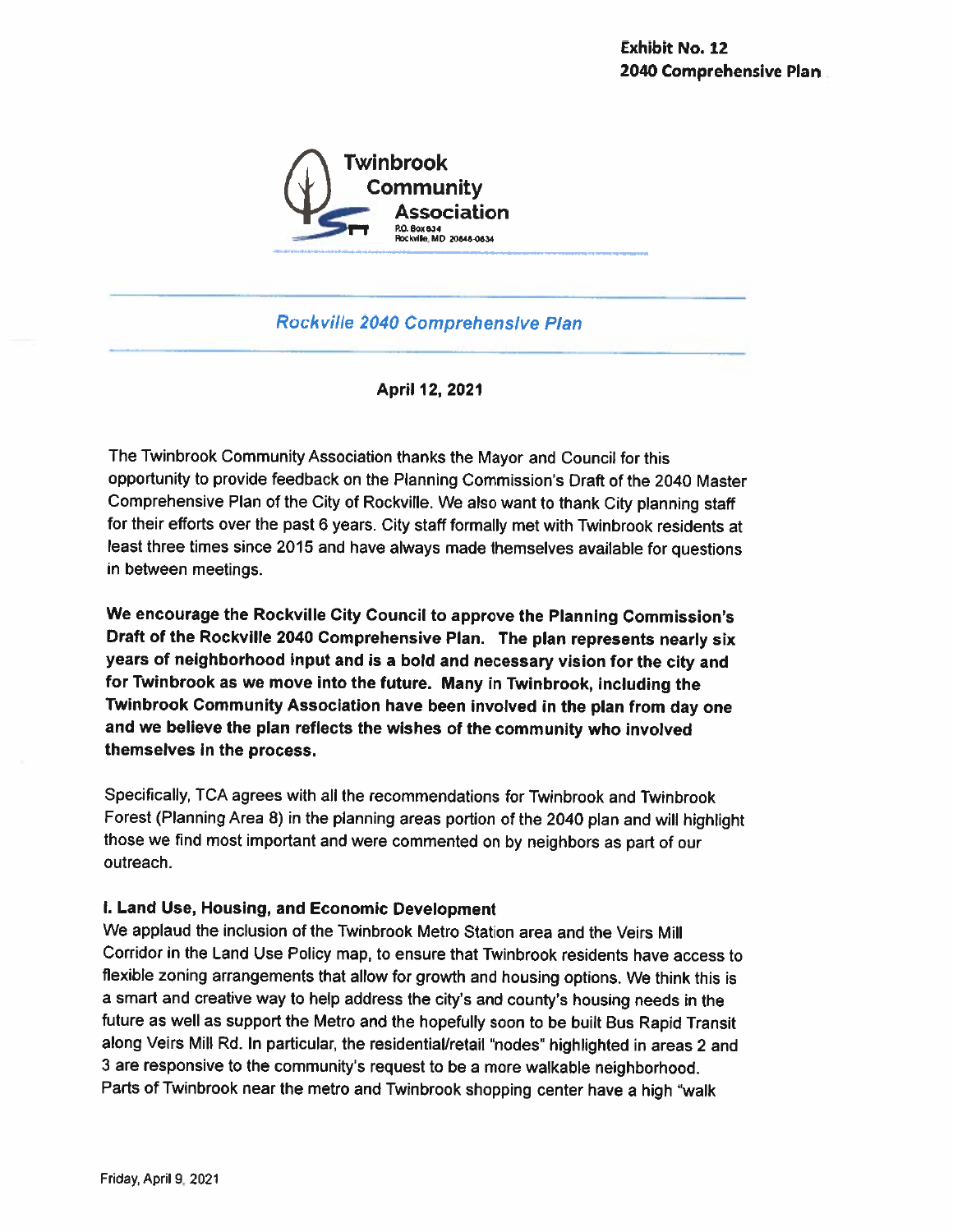score," but walkability drops off considerably as you move away from these areas. Adding retail to Area's 2 and 3 will give neighbors something they can walk to for their daily needs as well as support the future BRT.

The area around the Twinbrook Metro is an important one to our community. It connects us to the retail and services provided along Rockville Pike. We welcome transit oriented development that can connect the residential side of the tracks to the Pike in a meaningful way, including a pedestrian/bike crossing. This will also fulfill our shared goal of a truly walkable City. Project 6 remains the top priority of the neighborhood.

#### II. Transportation

The extension of Lewis Avenue to Fishers Lane (Project 2) is a project raised many times over the decades. We understand it has been controversial and there was limited support for it in the past; however, we believe the time has come to implement this improvement. With the recent and anticipated future development at Twinbrook Metro, it serves as another access point for the neighborhood. Residents see the city's implementation of much stronger traffic calming measures along Lewis Avenue as a mandatory precursor to community support if this project moves forward. We request further traffic calming measures to include speed cameras because the current traffic calming measures are not sufficient. We also request the city study other streets near Lewis Ave. to identify and implement traffic calming measures to alleviate the impact of traffic on those streets.

We strongly support the improvement of bus routes, stops, and shelters in Twinbrook (Other Policy Recommendations, page 335). Many of the Ride On stops do not have a shelter, and some are not accessible to individuals with disabilities. This should be addressed. We also support any efforts to increase the frequency and coverage to bus routes that serve the interior of our community such as Ride on 44 and 45. As the county moves forward with its design of the Veirs Mill BRT we think the city should take advantage of the county's planning efforts to make changes to Ride On buses so they help serve the future BRT as well as serving as a way to get around Rockville.

We look forward to the possibilities that the BRT will bring for innovation, economic development, and easing traffic congestion. We strongly support a BRT station at Atlantic Avenue (Project 1) as well as the extension of Atlantic through to McAuliffe should the shopping center redevelop (Project 5).

We cannot stress enough the importance of making further improvements to bicycle and pedestrian safety and access. We appreciate the city's efforts in 2020 at key intersections identified by the neighborhood and we look forward to working with the city to implement further improvements as envisioned by Project 10 and under Other Policy Recommendations.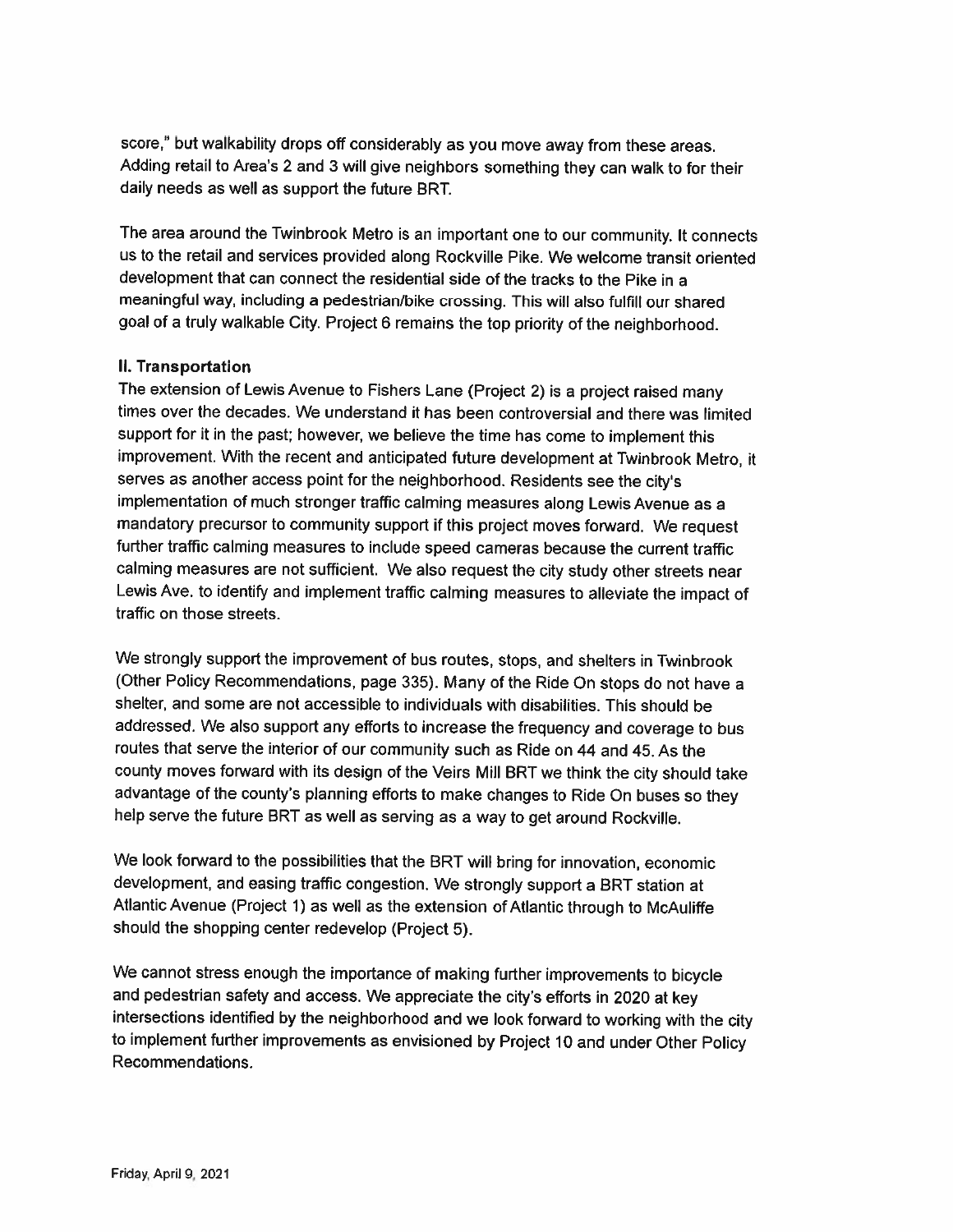#### **III. Recreation and Parks**

We are lucky to have access to our namesake brooks, parks, and recreation centers. TCRC is much beloved by many. We strongly encourage an investment in the Rockcrest Community Center, so that it may serve as a similar location for community meetings, programs, and sports. At a recent TCA membership meeting, support for project 8 was specifically mentioned as a need. Rockville's ballet program is highly regarded and a strength of the city's recreation program. Improving and expanding on this facility would be a benefit not only to Twinbrook but also the city.

#### IV. Historic Preservation/Place Making

Twinbrook has a rich history, and the founding of Twin-Brook along with the naming of streets within the development to honor World War II battles and important individuals is well worth acknowledging. We urge the inclusion of signage in Twinbrook and throughout the City to mark the history of a given community or neighborhood, including Twinbrook. We also support place making efforts in the community through the use of neighborhood welcome signs at key entry points and through the use of public art. We request this be added under the recommended city project section.

#### V. Cambridge Walk HOAs

The TCA appreciates that the Planning Commission restored the Cambridge Walk Townhome Communities to Planning Area 8. We share the Cambridge Walk HOA's general concern about the potential redevelopment of the properties at 5906 Halpine Rd (Twinbrook Community Church) and 5946 Halpine Rd. TCA supports adding housing to these properties, especially townhomes and "missing middle" housing. We are in contact with the Cambridge Walk HOAs and are committed to working together to find a solution that works for everyone. We believe that can best be accomplished if we all remain part of the same Planning Area.

This testimony doesn't focus on the other areas covered by the plan, especially the Elements section of the plan. However, TCA largely agrees with the overarching goals and policies recommended in the elements section and we believe that the recommendations for Twinbrook help support the overall vision as laid out in the rest of the plan. In conclusion, TCA urges the Mayor and Council to adopt the Planning Commission's draft of the 2040 Comprehensive Plan of the City of Rockville. Thank you.

### Respectfully,

**Mike Stein, President Twinbrook Community Association**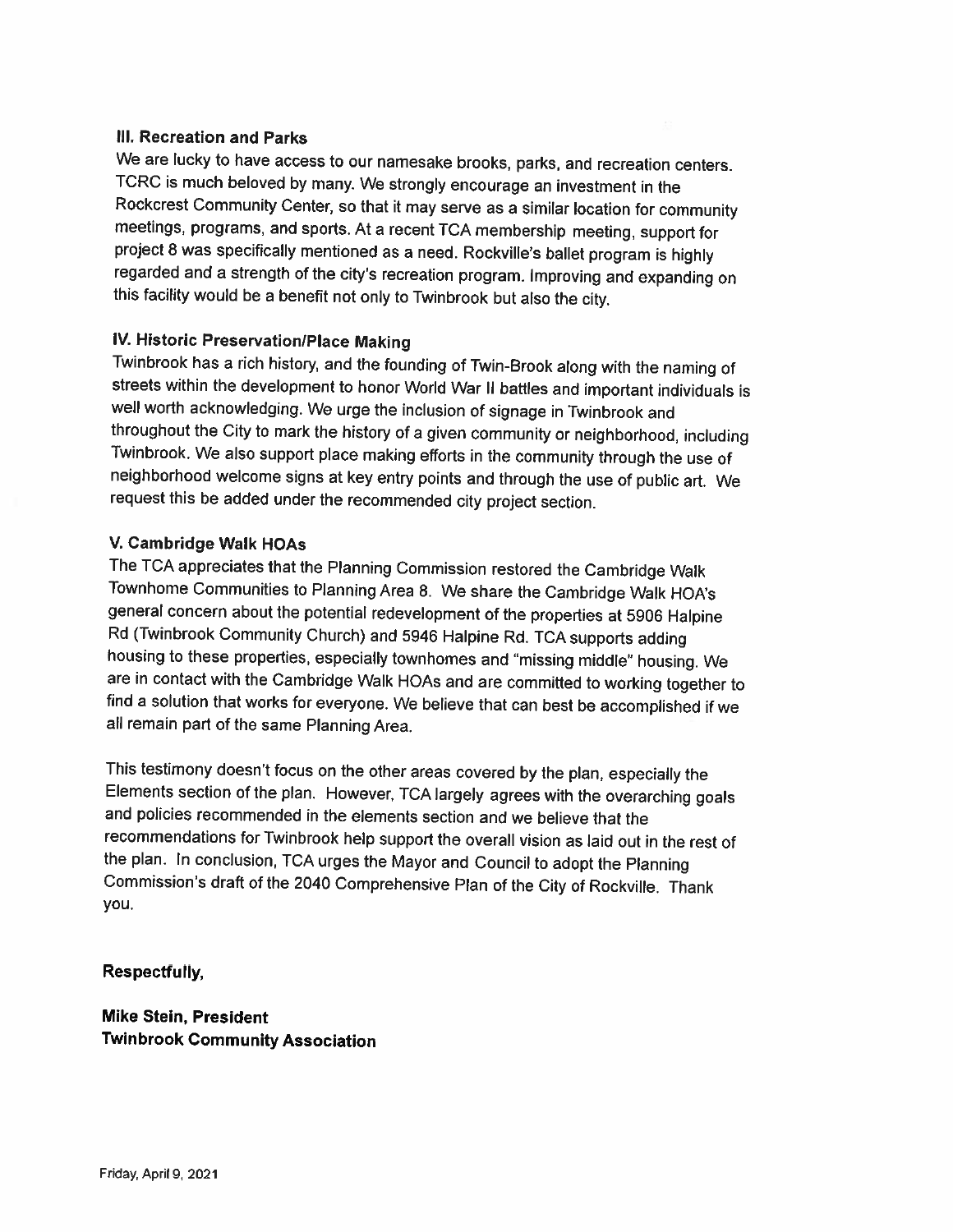| From:    | Tyler Abrams <tpabrams@gmail.com></tpabrams@gmail.com>                          |
|----------|---------------------------------------------------------------------------------|
| Sent:    | Sunday, April 11, 2021 10:04 PM                                                 |
| To:      | mayorcouncil; Tyler Abrams                                                      |
| Subject: | Written Comments for Public Hearing on Rockville 2040 Comprehensive Plan Update |

Hello - Firstly I would like to commend the Commission on a very thorough report and the very inclusive methods by which the plan was developed. It is very well done and the Commission should be proud of its work and its service to the City of Rockville.

I am writing specifically in reference to "Policy 14" of the "Land Use and Urban Design" of the Rockville 2040 Plan, also referred to as Area 1: The "Viers Mill Road Corridor" of Planning Area 8: Twinbrook and Twinbrook Forest. As a 10+ year resident of the City of Rockville and, more specifically, the south side of Grandin Avenue, east of First Street, I am adamantly opposed to the rezoning of my property from "Residential Detached" to "Residential Attached" and the threat this has on my street, and sense of neighborhood and community my family lives in. While I understand the general land use principles, guidelines, and policies that were used to generate this particular aspect of the Commission's proposal I fear that--in practice--the proposed rezoning of Grandin Avenue will be a detriment. I, like many of my neighbors, moved to this neighborhood as a result of recognizing its great charm-- it is a diverse, workingclass neighborhood, where neighbors are friendly and respectful of one another and we very much appreciate the quaint, quiet nature of where we live. Each and every one of us who purchased a home here bought into the sense of neighborhood that it exudes. The relative density, relative home size, and relative lot size is consistent from block to block, making this feel like a cohesive place that we all call home. Homeowners here take pride in what is, in most cases, their largest investment. A great example of this is the large amount of home improvement that is ongoing throughout our neighborhood. The introduction of townhouses, duplexes, triplexes, and apartment buildings to our neighborhood-and our actual street, more specifically--would change the make-up of our neighborhood. It inherently would mean increased density, but also an influx of renters, who by their very nature do not have a "stake" in the neighborhoods or communities they live in. This would also contribute to a "transient" feel to our street, where occupants come and go on a regular basis and there are far fewer people and families who tend to stay for longer periods of time and contribute to the community and neighborhood we live in. This also would inevitably impact our property values, as the value of the homes on Grandin Avenue would become the value of the land rather than the value of the existing structure, as developers will want to move in to create denser building types and the homes we have worked so hard to upkeep and improve over the years will have no value anymore. It is also likely that traffic would increase as a result of increased density along Grandin Avenue, which already experiences excessive traffic and cars moving at excessive speeds. For these reasons, I am strongly opposed to this rezoning proposition.

Thank you for your consideration.

**Tyler Abrams** 915 Grandin Avenue, Rockville, MD e: tpabrams@gmail.com c: 301-938-4637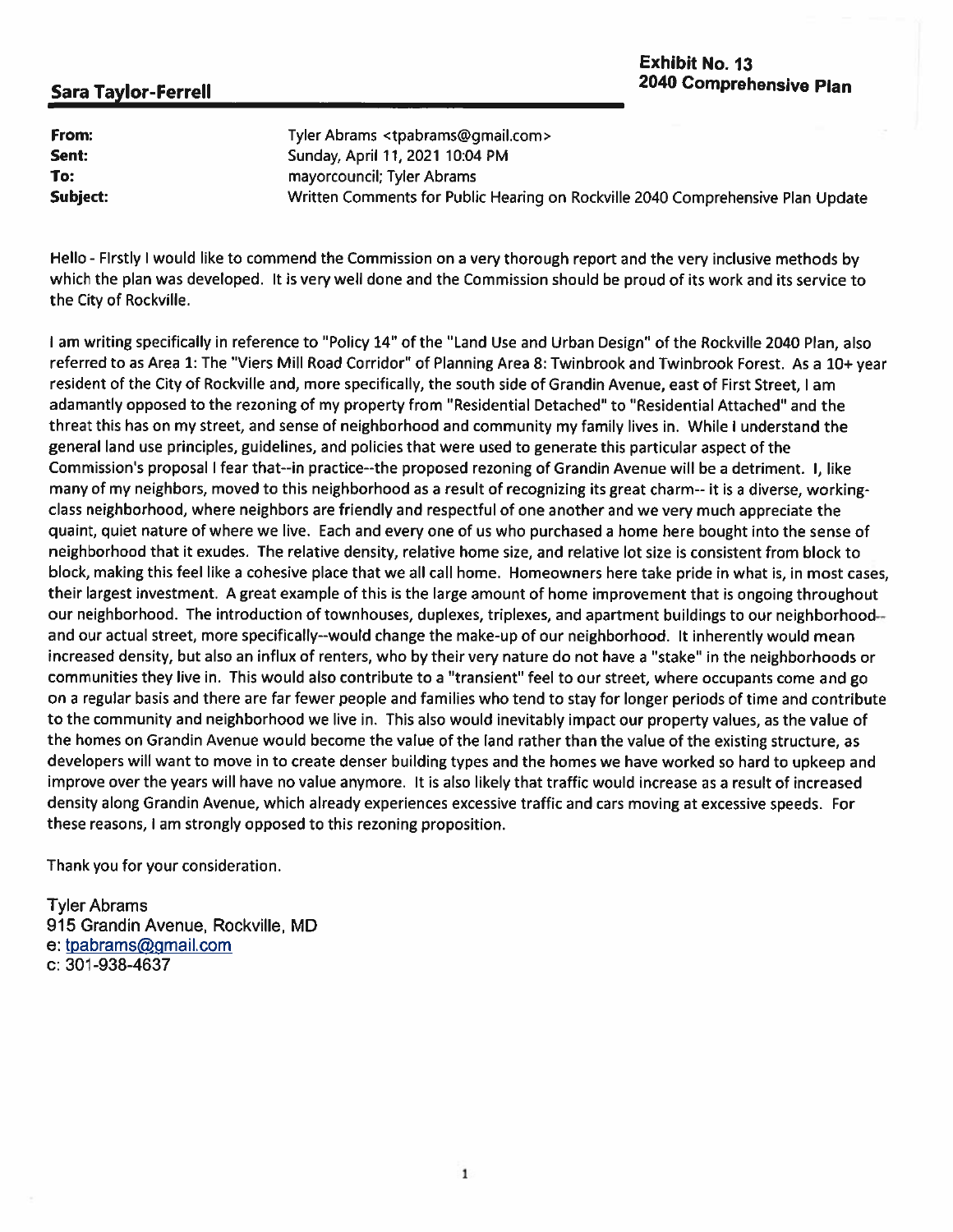| From:    | P.R. <81reed@gmail.com>                                              |
|----------|----------------------------------------------------------------------|
| Sent:    | Sunday, April 11, 2021 1:28 AM                                       |
| To:      | mayorcouncil                                                         |
| Cc:      | Alyssa Roff; rockvillebikerides@gmail.com                            |
| Subject: | Rockville Comprehensive Plan Testimony - Vision Zero Consistency for |
|          | Recommendation in Area 14                                            |

**City of Rockville Mayor and Council:** 

Please accept this comment as written testimony for the City of Rockville's Comprehensive Plan. I am submitting comments on Planning Area 14 - Rockshire and Fallsmead, page 365. These comments are carbon copied to the liaisons to the City's Pedestrian Advocacy Committee and the City's Bike Advisory Committee as they relate to Vision Zero. I ask that these comments be forwarded to these committees.

As a career public servant in the transportation field, please note that these comments represent my and my family's own views and do not represent, reflect, or relate to the position of my employer.

In the referenced section, the draft plan includes the following transportation recommendation:

Study potential approaches to relieving congestion on Wootton Parkway, west of I-270, facused on smaller-scale projects instead of increased capacity through road widening and without encouraging cut-through traffic.

The city should investigate targeted solutions that would mitigate traffic congestion on Wootton Parkway at the most congested times of the day, without widening the entire roadway. Potential solutions may include adding left turn lanes and expanding the right-of-way immediately in front of the high school, so that turning school buses do not block traffic. (See also Action 7.2 of the Transportation Element)

Our family cannot support any recommendation for vehicular capacity improvements along this section of Wootton Parkway--including targeted turning lanes. As residents who move through the neighborhood at peak periods every day--by car, by foot, by scooter (kids), and by bike, both pre-and post pandemic--we are not troubled or impacted by any perceived congestion. There are surge impacts related to the school's bus operations and student arrivals, but these are limited to the surge period within only.

Our family and some neighbors appreciate the benefits of what some may perceive as inconvenient congestion, which forces drivers to move more slowly through an area with relatively high pedestrian and bicycle activity (including students). My 5 year old, 3 year old, spouse, and I (pushing our toddler in a stroller) prefer commuters, parents, and students driving through the area to drive slowly while we are crossing streets. At off-peak hours where drivers move too fast, my children have almost been hit by people who are not paying attention and driving too quickly, turning without attention, etc. near Hurley, Glen Mill, and Scott. We note that only one speed camera location-just outside the school-is employed as an enforcement tool. There are other monitor boards, (for example, near Dundee) but unfortunately these do little to impact actual speeds.

Beyond speed, additional turn lanes increase crossing distances, increasing the amount of time a pedestrian or bicyclist is located in a vulnerable environment at a crossing. Because the proposed improvements increase crossing distances, the current recommendation is inconsistent with the City's Vision Zero policy and should be removed. Drivers' convenience is important, but less important than preventing injuries and fatalities for our transportation network's vulnerable users--pedestrians, cyclists, scooterists, etc. It is important to reiterate that many students move about this area as pedestrians when school is in session.

Additionally, the benefit of capacity enhancements--including targeted improvements—is typically limited to the nearterm. Many economists and researchers have noted the effects of induced demand for transportation facilities. An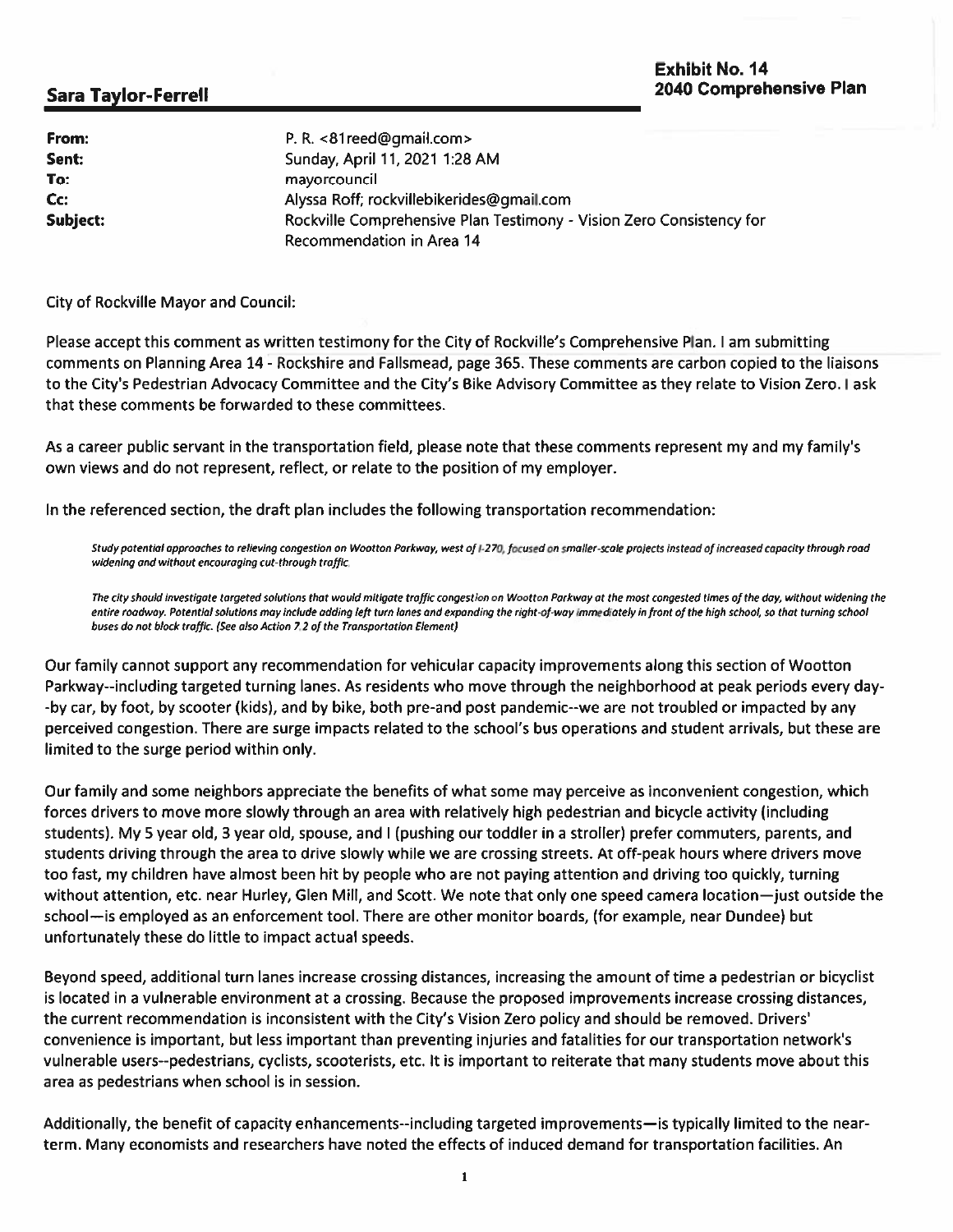improvement to a roadway may benefit capacity in the short-term, but in the long-term, the freed up capacity allows room for more drivers, who shift from other routes and transportation modes over to fill the newly provided space, reestablishing equilibrium (i.e. the previously congested state of affairs). To make the concept more concrete, think of a soda fountain. If one has been provided a big cup by a convenience store retailer, there's quite a bit of room in that cup to fill. Because the beverage is desirable and convenient, it's unlikely one would not fill the cup up all the way. Demand changes based on how large the roadway is (or, using the metaphor, how large the cup is). Thus, there will likely eventually be a return to existing congested conditions, rendering the improvements a poor choice for use of limited City funds.

I strongly encourage the Mayor and Council to reconsider the need of the noted recommendation based on Vision Zero. If it must remain, I offer the following edited recommendation for consideration:

Study the potential for approaches to relieving congestion on Wootton Parkway, west of I-270. Prohibit any solution inconsistent with the City's Vision Zero program. Prioritize the following approaches:

1. Coordinate with MCPS on transportation demand management (TDM) measures to discourage single-occupant driving to school, including:

- Limit student parking availability at the school to improve the use of bus service and promote and incentivize  $\bullet$ options like carpooling and parking lottery systems.
- Implement a transportation demand management (TDM) agreement that ties the school's parking availability to  $\bullet$ roadway operations (i.e. employ a performance management program)
- Restrict parent drop-offs to those with documented accessibility needs.  $\bullet$
- Implement a "late bus" program in the evening for students who need to stay at school past typical school hours  $\bullet$ for extra-curricular activities.

2. Reevaluate signal timing to ensure current phasing programs best support the needs of peak and peak-of-peak (surge) needs.

3. Implement Intelligent Transportation Systems (ITS) solutions that support the needs of the school at surge periods to avoid widening roadways, making them less safe for students.

Any physical or geometric roadway improvement proposed for inclusion in the City's Capital Improvements Program (CIP) should be reviewed by the City's Bike Advocacy and Pedestrian Advocacy Committees for concurrence with the City's adopted Vision Zero program prior to advancing beyond preliminary design.

Many thanks for considering these comments and suggestions. I appreciate and commend the work of our City's municipal staff and elected officials.

**Patrick Reed** Paulsboro Drive 81Reed@gmail.com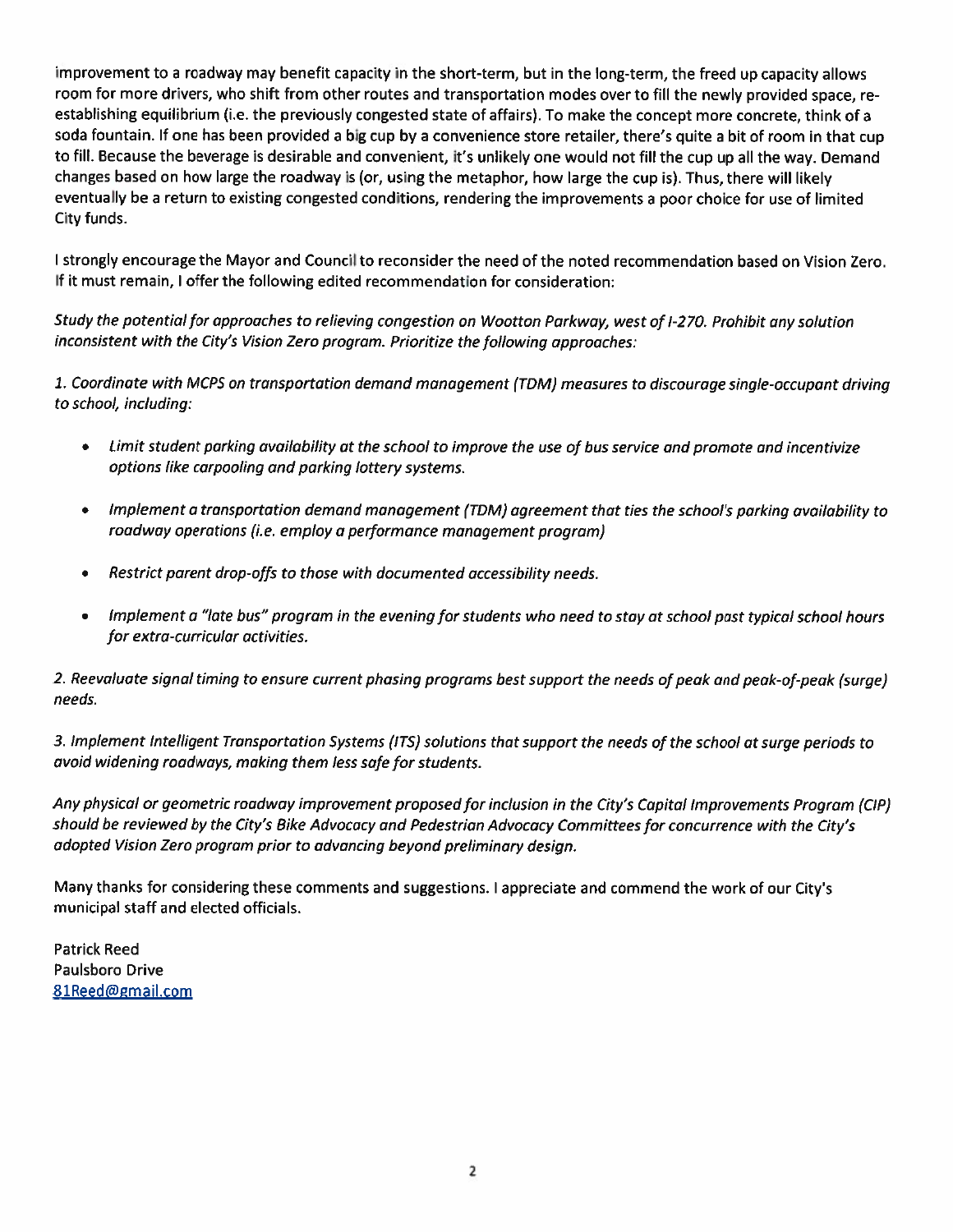From: Sent: To: Subject: Martine Palmiter <mpalmiter@gmail.com> Saturday, April 10, 2021 6:38 PM mayorcouncil Comprehensive Rockville Plan

Hi, my partner and I own two businesses (bike repair and bike sales) in Rockville (Evo Cycleworks and EvoRed/Bike Max)--on Taft Street and Southlawn. We live just outside of the Rockville limits, but shop and commute and care about Rockville as our home town.

My input concerns bicycling access. I would like to see more bike friendly lights/walkways/paths/access between the Carl Henn Millineum trail and the Rock Creek Park. Any help to connect safe bikeways is critical for commuters and residents. So so ideas---

Specifically, a ped/bike light crossing Rt 28 (Norbeck) at Grandin Ave (there is currently a crosswalk only but with two fast highway lanes, it's hard to cross).

There is a bike trail at E Gude and Rt 28 on the west side between E Gude and Avery, but it needs to continue and should connect to the Rock Creek Trail to Lake Frank parking lot somehow.-Right now it stops at RedGate park. Can part of Redgate park be used to create a nice outside perimeter for bike access to other parts of Rockville? Or to Lake Frank?

It's a stretch to ask this, but I would love to see a safe bike access (designated bikeway) on Southlawn Road from Gude E to the Rock Creek trail (right now it's industrial only--and there is a fence partition)

And can there be more bike access on Rt 28 between Avery Road and Norbeck shopping center? Add a paved path on the west side of Rt 28?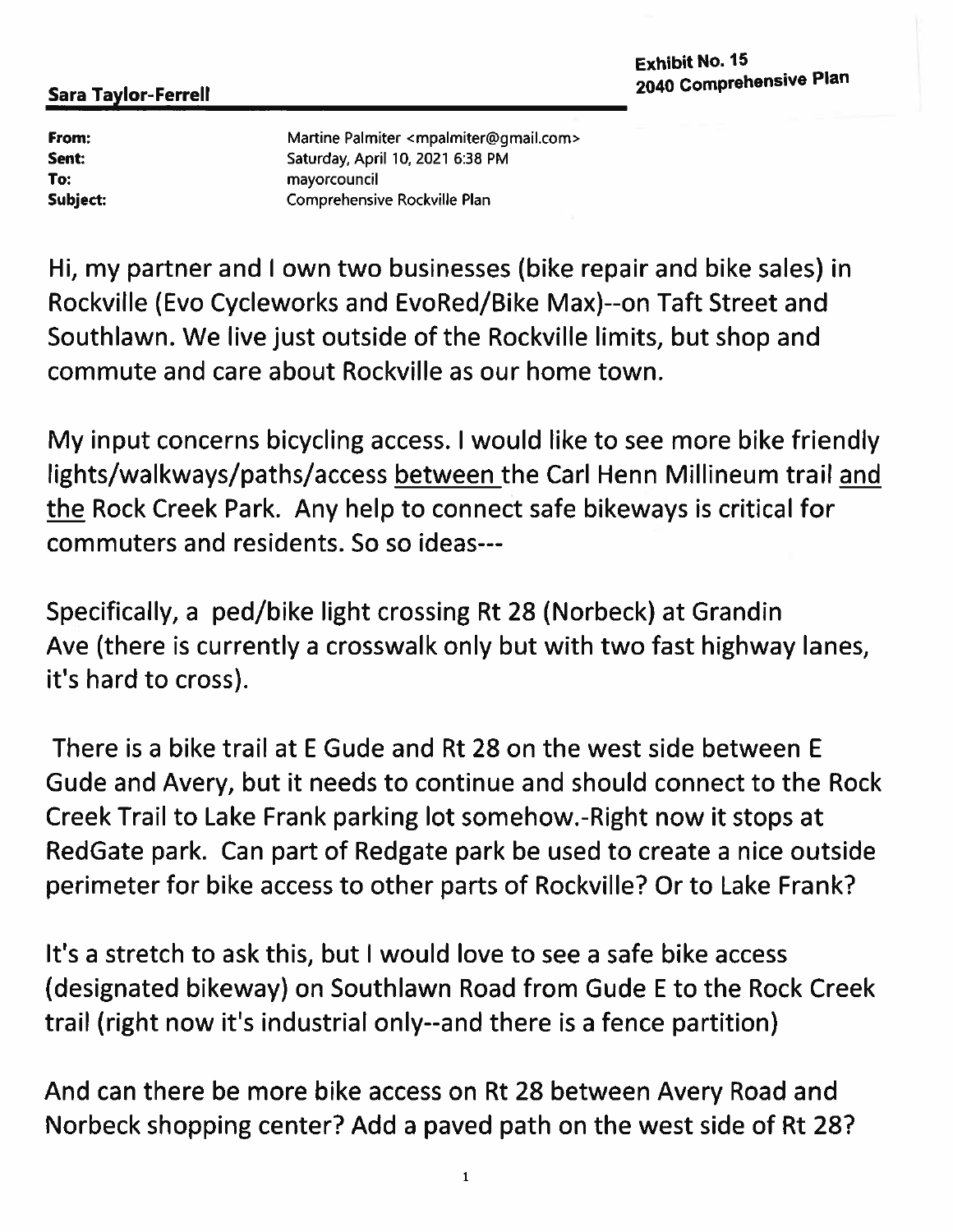And much more bike signage please throughout rockville? For cyclists.

Can there be bike safe lanes on Crabbs Branch toward REdland Road (this takes a cyclist to Lake Needwood)? Right now bikes need to ride on the sidewalks.

Secondly---please make sure this plan continues to look at our diverse populations and acknowledge the historically Black communities in Lincoln Park for instance in any ways you can, or near Taft and First Streets--there needs to be more money and resources for those communities in general---safety, housing, groceries, etc. As well as the Twinbrook hispanic communities may also need Rockville to make sure that Rockville's plans do not run out local small businesses but make it affordable for the small businesses to stay and thrive.

Thanks, Martine Palmiter. Rockville, MD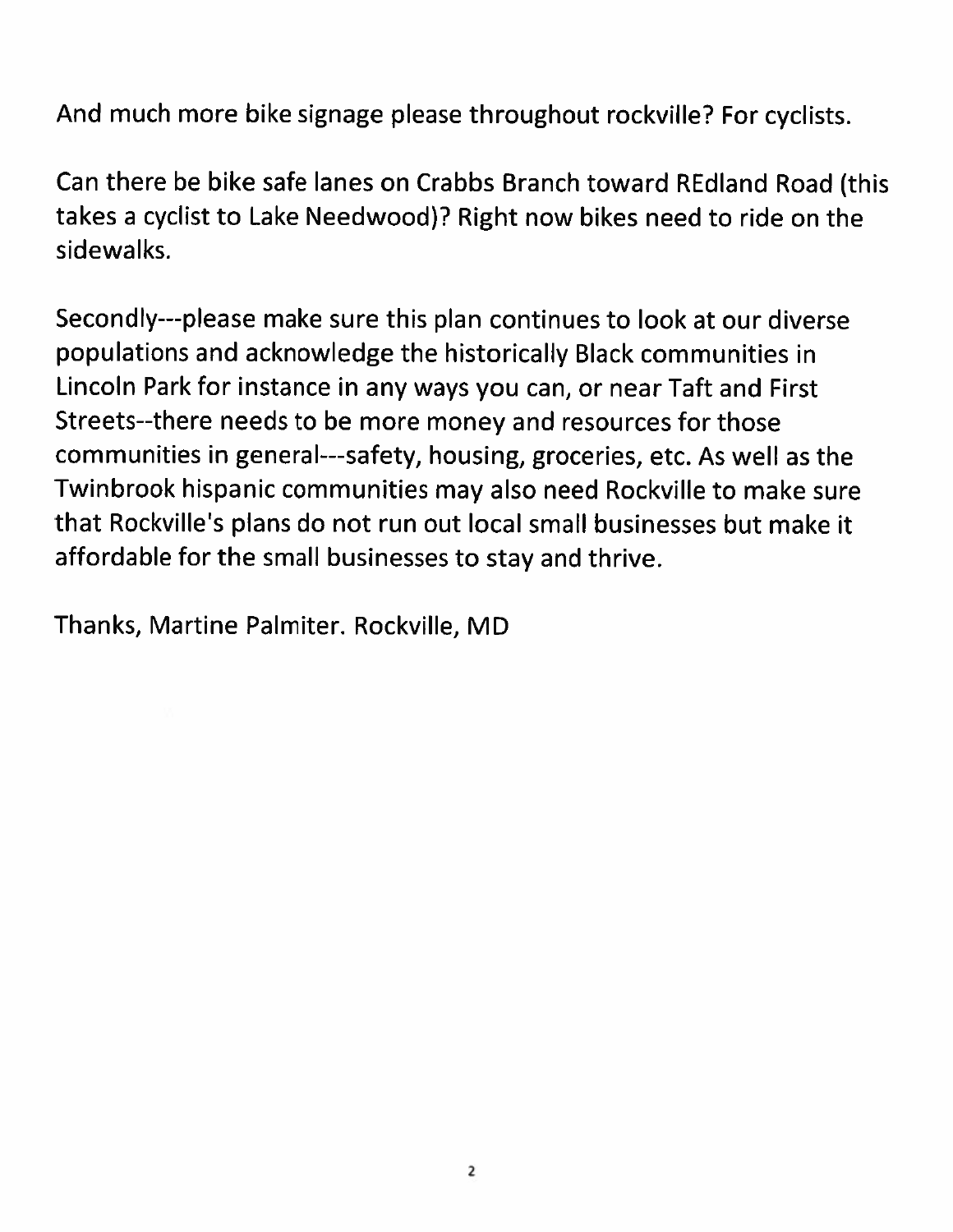| From:<br>Sent: | RANDY A <ralton1997@msn.com><br/>Monday, April 12, 2021 9:51 AM</ralton1997@msn.com> |
|----------------|--------------------------------------------------------------------------------------|
| To:            | cityclerk                                                                            |
| Subject:       | Fw: April 12 Public Hearing. Request for link-instructions                           |

Speaker for April 12, 2021, request. I called the number provided on the City's website and they shared email City Clerk. I hpe all is well. Please see message below.

From: RANDY A <ralton1997@msn.com> Sent: Monday, April 12, 2021 9:31 AM To: mayorandcouncil@rockvillemd.gov <mayorandcouncil@rockvillemd.gov> Subject: April 12 Public Hearing. Request for link-instructions

This e-mail serves as my request to provide testimony (speaker) tonight before the Mayor and Council regarding the 2040 Comprehensive Plan/Planning Area 14. Please send the appropriate link and instructions. Thank you and Take Care; Randy Alton, 2309 Glenmore Terrace, Rockville, MD 240.476.8080

The following are my remarks for tomorrow night's public hearing regarding the 2040 Comprehensive Plan. I copied the text and made recommended changes in blue (below). The emphasis from my remarks seeks to first resolve the issues including parking for the church, HOA, and school). I also seek to define terms and solutions prior to considering any changes from a PRU to the staff recommended RF zoning. There are far too many unknowns and the absence of clear definitions will result in challenges and questions down the road. For example, Staff and the Planning Commission did well to use the word significant under the Land Use Policy Map. This is well intended given it seeks to provide something for the community but the hard work comes when we try to define this term by square footage, etc. The same with the 'and/or' clause (neighborhood serving retail space and/or provide a significant gathering space) given previous attempts from submitted drafts of what this would look like in a design. The word significant must remain and strengthened to reflect the intent. For example, retail would be doomed with the lack of sufficient parking, reverting back for other uses. I also believe the and/or should not exist. There is nothing in this area, and the amenity was put in place to attract the original buyers for this property. I am recommending the language be specific as it relates to all possible scenarios that are intended as an amenity. The parking, prior to zoning changes should offer-up concrete solutions. There are also ADA concerns that might manifest themselves as a possible roadblock or financial burden to a 3rd party given the result of new construction or changes in the parking design yet to be determined. My greatest concern is the high school parking lots. The public record (Mayor and Council testimony before the BOE) reflect that the Wootton campus has safety and ADA concerns. I also amended the 2040 plan's statement about the student overflow parking. The student overflow parking came about from the 1999-2000 Rockville Planning Commission concerns. The 1999 Planning Commission members rejected the MCPS plan. I also don't support changing the PRU zoning because as stated during the 2018 Eureka Study results, the Rockshire Village Center is the only land area where an amenity can be provided for this side of I-270. I also believe the church, HOA, and the local school should first have acceptable solutions. Although not mandated, the shared parking is both a blessing and a curse. This unraveling of all these concerns is not possible. We made decisions to build within this corridor. That said, I believe the City should consider purchasing the Rockshire Village Center, similar to what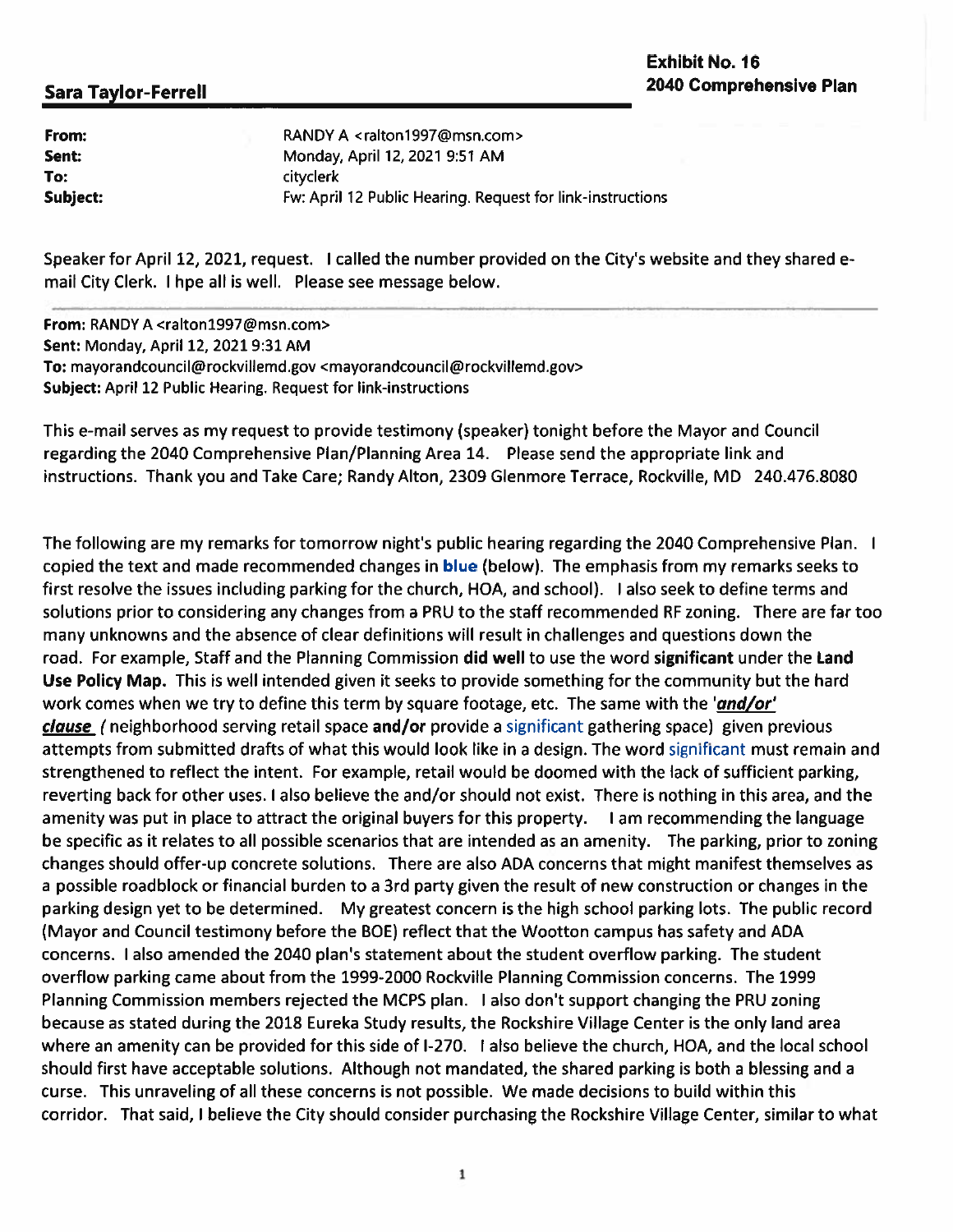was done for the Chesnut Lodge Property. A petition supporting this proposal was launched last Thursday and has already received nearly 200 signatures.

Finally, in terms of decisions, I advocate for data-driven decisions for this Planning Area and for our City atlarge. I have a sense there is consensus by the Mayor and Council to better provide the evolving technology to support a hard-working staff. To that end, the City regrettably never conducted a viable retail study for the Rockshire Village Center. The \$18,000 spent from the original \$50,000, allocated for the Rhodeside and Harwell study must NOT be confused as a retail study. This study had a specific goal from the FY 19 budget. Unlike Town Center, there was no Town Hall Meeting to save our retail when our center closed in 2012.

Therefore, to forgo retail for the Rockshire Village Center, to endure the loss my community has suffered choking our ability to come together, to have the door closed on our gathering location from the 70's on, to not recognize that these decisions will impact the Korean Presbyterian Church, the HOA, and the students and staff at the local high school and middle school, to stand silently and ignore the safety and ADA concerns, I have no inhibitions about standing alone and sharing what I feel is best for my community and best for Rockville.

Thank you for your time and service to our City. Randy Alton 2309 Glenmore Terrace

https://www.rockvillemd.gov/DocumentCenter/View/40922/Comprehensive-Plan-Planning-Areas---PC-Approved-Draft?bidld= P. 360-365.

## **Focus Area Recommendations P. 360** AREA 1 A1 **Rockshire Village Center**

Rockshire Village Center was a successful indoor retail mall when it opened in 1978 and remained viable for several decades, until recent market conditions in its vicinity changed. The neighborhood shopping center of approximately 52,000 square feet of interior space, all of which is currently vacant, was developed as part of the larger Rockshire planned development and is regulated under the Rockshire Planned Development zone (PD-RS). The site was anchored by a Giant supermarket that closed in 2012.

The shopping center has faced new competition in recent years, particularly with the development of Fallsgrove Village Center and Park Potomac, each about two miles away to the north and south, respectively. Proximity of these two newer shopping centers, each anchored by grocery stores, has divided the customer trade area that once supported the Rockshire Village Center. Today, its low-visibility location on Wootton Parkway, a mile or more from major intersections, is also not ideal since retail tenants make site selection decisions based on passing traffic counts and visibility, among other factors. Nonetheless, there remain significant sources of market demand, including from the residents of nearby neighborhoods and students at Thomas S. Wootton High School.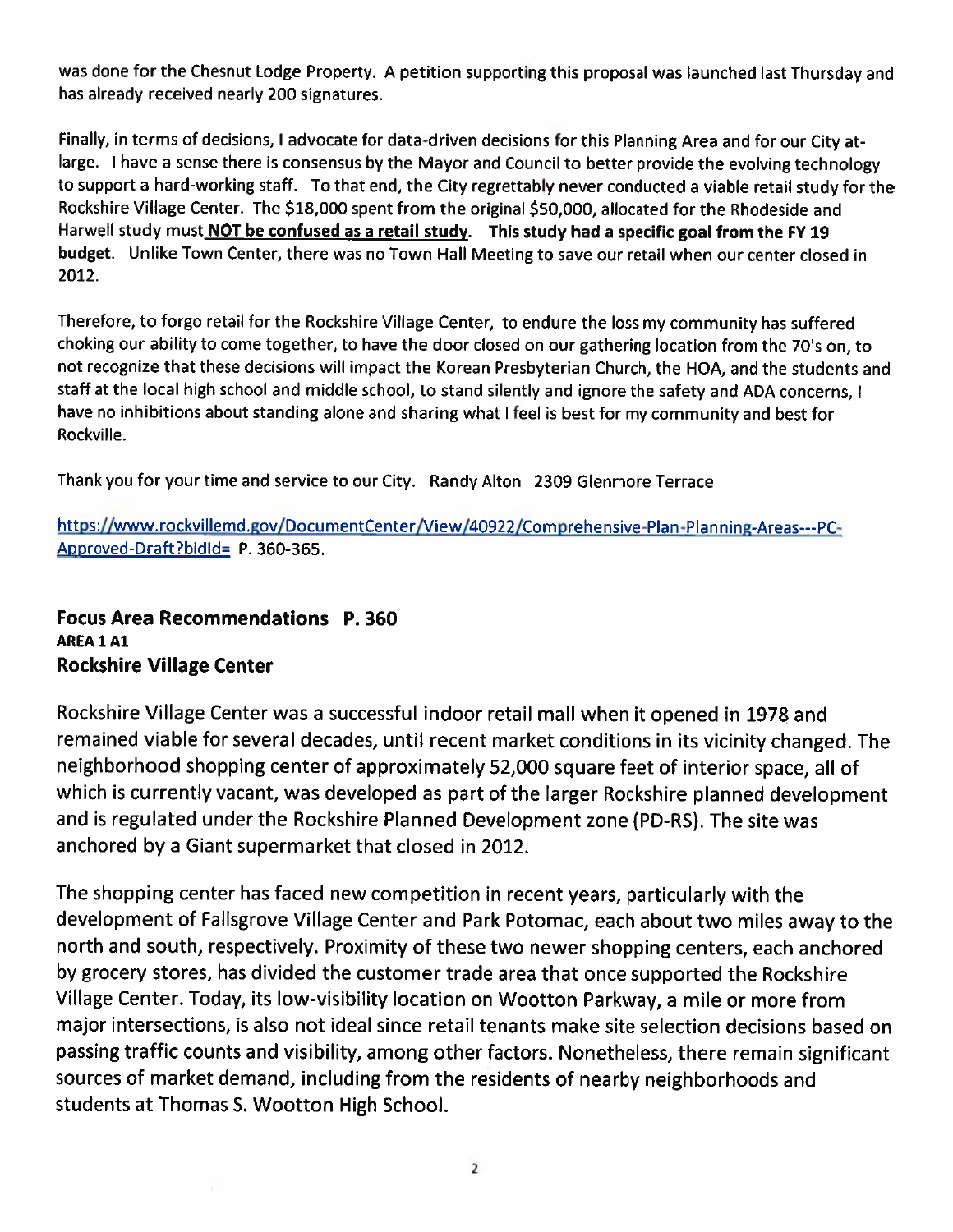At Rockville 2040 meetings, and at community meetings held in 2019 regarding the future of this site, residents expressed preference for retaining at least some retail uses and/or a community amenity, and opposition to new development that would be exclusively residential. The PD-RS planned development zone for the Rockshire area allows for a mix of residential and commercial uses, but the approved PRU (Planned Residential Unit) project identifies this site only as a retail center. Any other uses require Mayor and Council approval through an amendment of the PRU and planned development zone. Prior comprehensive master plans, including the 2002 Plan, identified the site as appropriate for retail through the NC (Neighborhood Commercial) designation.

Parking at the vacant Rockshire Village Center is shared by deeded rights with the Rockshire community pool and Homeowner's Association (HOA) clubhouse and through private agreements between the property owners and an adjacent church at 800 Hurley Avenue and Wootton High School. The high school's use of the parking spaces is to accommodate overflow parking for students and help mitigate the unsafe and non-ADA compliant parking configurations that currently exist on the high school campus . In conjunction with any redevelopment proposal for the site, it will be important to determine how parking (?) these other functions will be accomplished. (See 1999-2000 Rockville Planning Commission minutes)

Key Issues The following issues were identified during the Rockville 2040 **Comprehensive Plan effort: P.361** 

• Desire to maintain residential character in the planning area;

. Concern over how future redevelopment of the Rockshire Village Center may occur; fund a **City Retail Study** 

. Need to improve traffic congestion on arterial roads, especially Wootton Parkway, and I-270 interchanges proximate to the planning area.

\*Resolve shared Parking provisions from the PRU for all stakeholders prior to moving forward with any zoning changes

\*Determine ADA changes as a result of new construction

\*Address local high school safety and ADA concerns as mitigated in-part by the current parking configuration for the upper and lower school parking lot

\*Move forward with Scott Drive Sidewalk funding (remove from Future Projects)

\*Consider City purchase of property to use existing structure as senior center, community center, small retail, and gathering location for residents (See Petition)

Land Use Policy Map P. 362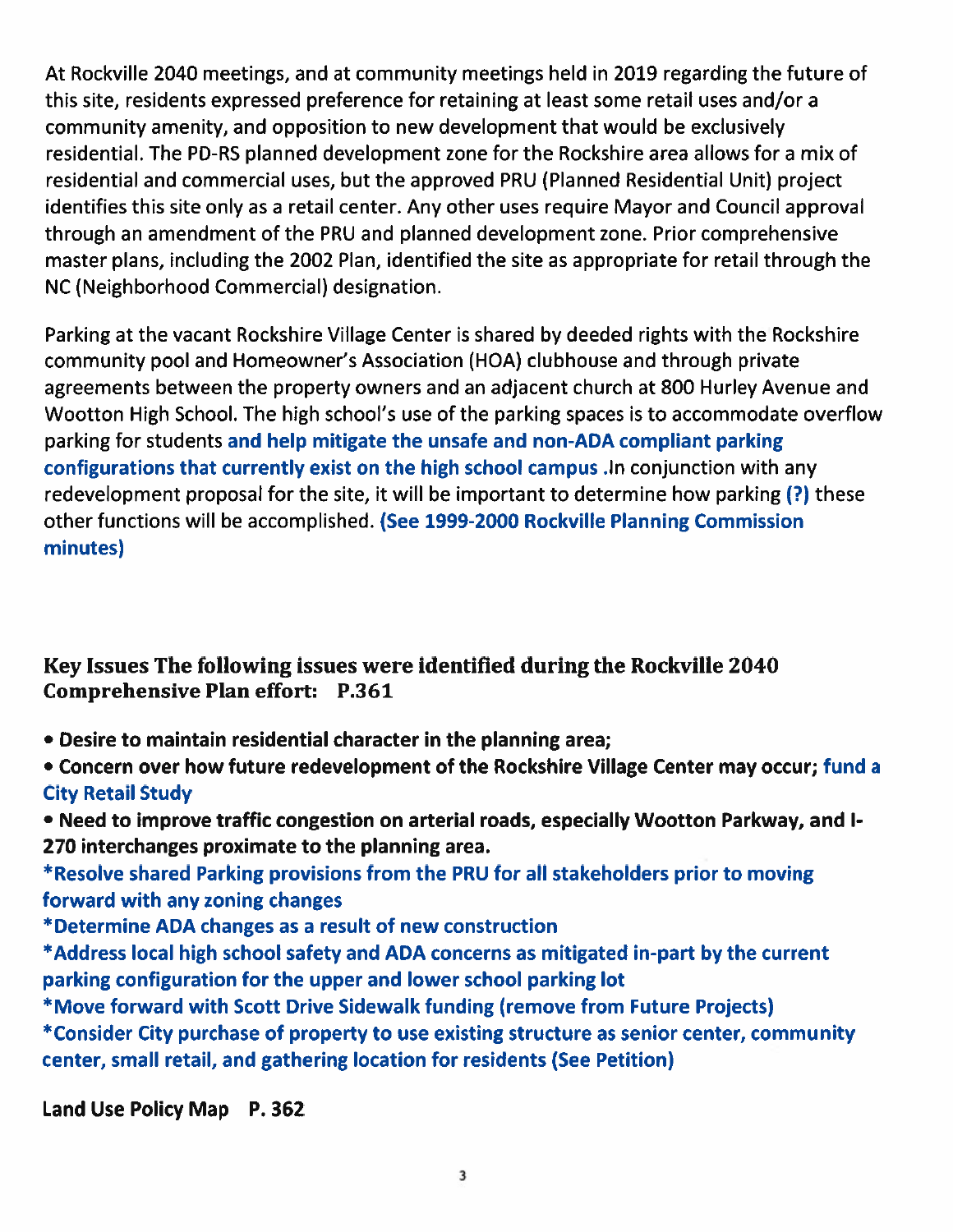The Rockshire Village Center property is planned for a mix of residential housing types with the potential for small-scale commercial uses under the RF (Residential Flexible) land (provided the parking uses for the church, HOA, and school are defined under the initial) use designation found in the PRU. Any new housing development should include neighborhood serving retail space (amount and/or provide a significant gathering space of at least 30% of the existing land area that would be an asset to the broader community beyond the site to offset the loss to the community of the PRU and shared privileges. Any changes to the retail space revert back to the City.

# **Zoning Recommendation** P. 362

Address the land use policy concerns related to parking under the PRU. Once these concerns are mitigated, move forward with proposal to Mayor and Council to Amend the approved planned development for the property to allow residential uses (preferably singleunit detached housing or townhouses) if the proposed residential development includes neighborhood-serving retail and/or community gathering space and parking solutions for the church, HOA, and school.

# Urban Design Recommendations P. 362

Any new development at the Rockshire Village Center site should blend well with adjacent housing in terms of scale, massing, and height. Building heights adjacent and close to existing housing should complement existing conditions. Building heights may be slightly taller along Wootton Parkway, along the perimeter shared with the church, and within the interior of the site. Retail uses should have good visibility and/or visible signage from Wootton Parkway. Parking for the Rockshire HOA swimming pool must be provided in close proximity to the path connecting the site with the pool and include a plan for this parking to be ADA compliant and sufficient in number to not adversely impact the community due to the major construction coming forward and changes that remove any safe harbor provisions given this request to make changes that benefit ADA access. Parking for the church and school to also be mitigated prior to zoning changes.

# **Recommended City Projects P. 365**

These projects or studies are recommended to be undertaken by the city in specific locations within the Planning Area.

PROJECT 1 P1 Create a safe pathway to Frost Middle School from the neighborhoods on the east side of Wootton Parkway. The pathway should not require walking unprotected through Wootton High School parking lots. (Move to FY 22 Budget)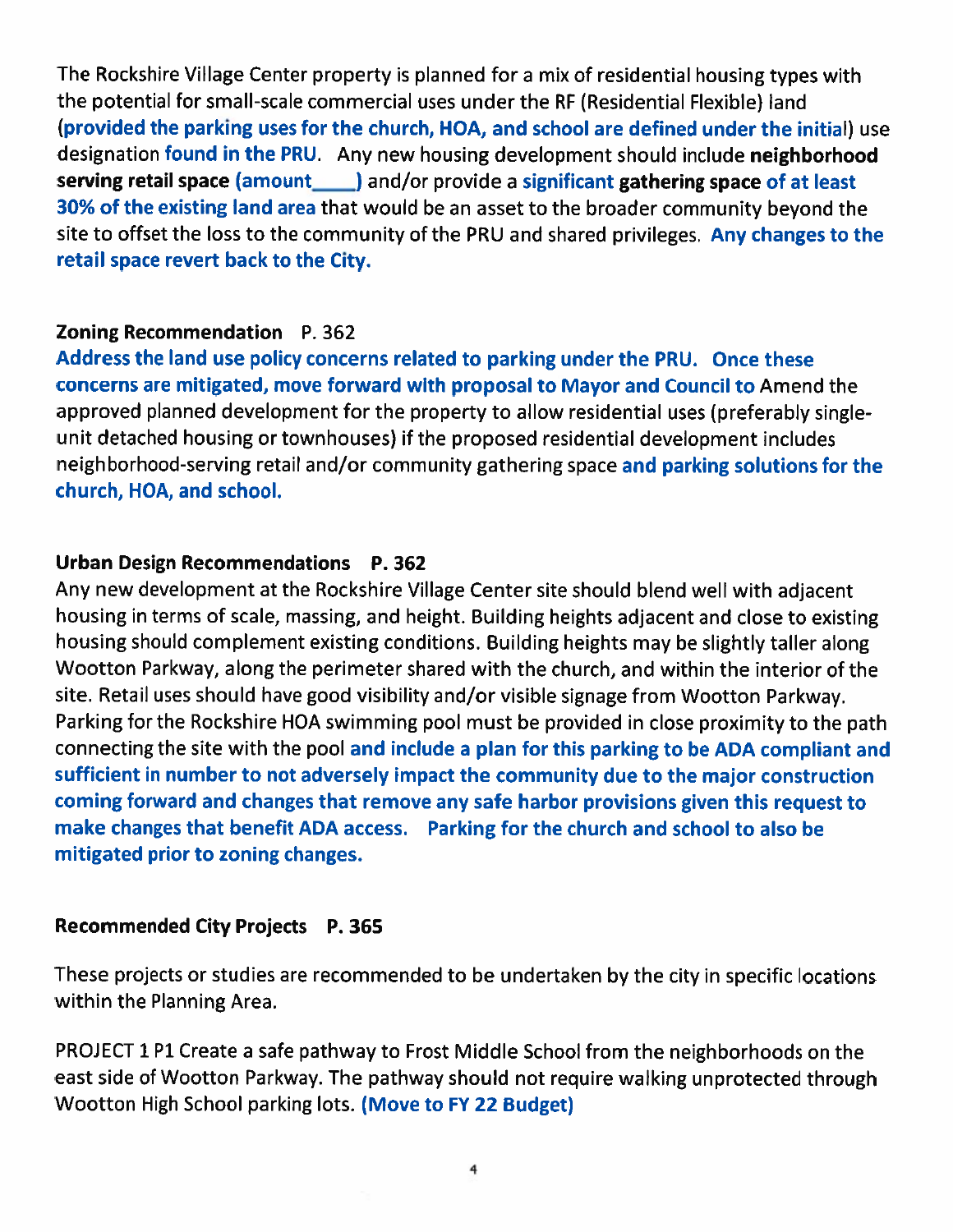PROJECT 2 P2 Study the potential for a community node at the intersection of Wootton Parkway and Hurley Avenue. (See Figure 6 of the Land Use Element)

PROJECT 3 P3 Work with Maryland Department of Transportation State Highway Administration (MDOT SHA) to explore additional traffic calming measures at the Falls Road/Maryland Avenue intersection and the Falls Road/I-270 interchange, especially the northbound I-270 exit ramp onto Falls Road. Attention should be given to bicycle and pedestrian safety measures. Coordinate measures with MDOT SHA as part of the I-495/I-270 Managed Lanes Study. (See also Action 8.4 of the Transportation Element)

PROJECT 4 P4 Coordinate with Montgomery County Department of Transportation to design and upgrade to current standards the sidewalk on Scott Drive, between Wootton Parkway and Veirs Drive. (Move to FY 22 Budget)

PROJECT 5 P5 Work with the Rockville community to determine what enhancements might be needed for Woottons Mill Park, such as stormwater management, stream bank restoration, trail improvements, and upgraded recreation facilities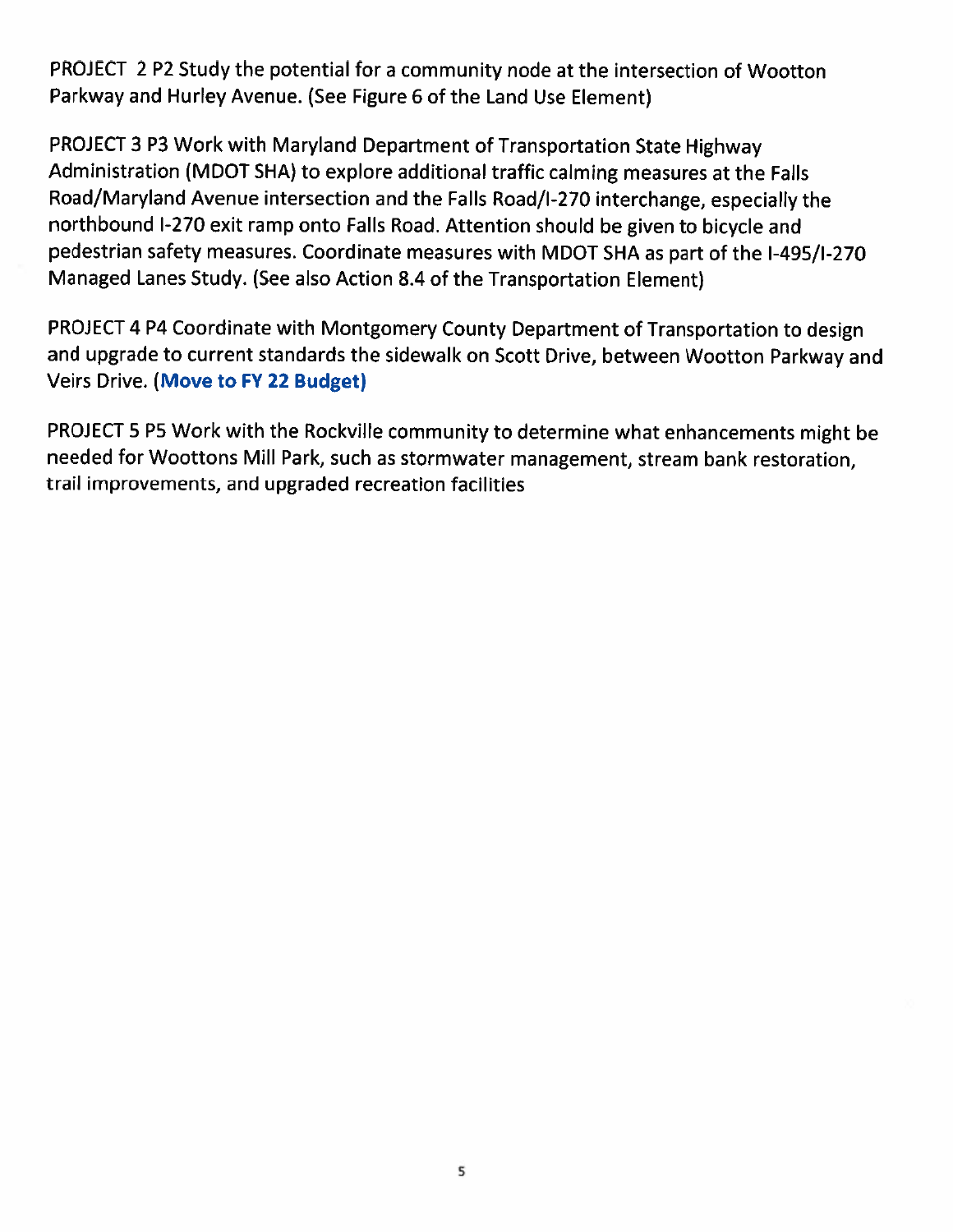| From:    | Aleks Flaks <aflaks@gmail.com></aflaks@gmail.com>          |
|----------|------------------------------------------------------------|
| Sent:    | Monday, April 12, 2021 9:25 AM                             |
| To:      | mayorcouncil                                               |
| Subject: | Concern regarding Rockville 2040 Comprehensive Plan Update |

Hello,

I'm writing to add my comment and concern regarding Planning Area 8 Twinbrook and Twinbrook Forest redistricting on Page 331 of the Comprehensive Plan, found

here: https://www.rockvillemd.gov/DocumentCenter/View/40922/Comprehensive-Plan-Planning-Areas---PC-Approved-Draft?bidld=

As a resident of the South side of Grandin Ave, east of 1st Ave I'm extremely concerned and very strongly opposed to redistricting Grandin Avenue from RD (Residential detached) to RA (Residential attached) for the following reasons

- Adding RA Multi Family dwellings, many of which will be permanently set aside for renters, would negatively  $\bullet$ impact the tight knit community that has developed within this Single Family home street/neighborhood by boosting % of transient residents to the neighborhood.
- The profitability of RA housing will incentivize developers to buy and demolish existing houses, many of which are old and unique, in favor of buidling RA housing which would further destroy the tight knit community, aesthetics, and the feel of this neighborhood.
- This rezoning will significantly impact our already overcrowded street parking. Each family can own 2 cars, with each RA dwelling having 2-4 families depending on location, our street can have as many as 8 new cars per dwelling that require parking on a daily basis plus, visitors, landlords, contractors, etc.
- This would significantly increase traffic on our narrow street and make it more dangerous. People already cut the corner of Viers Mills and 1st Ave by going down Grandin Ave and during rush hour they drive at very fast, unsafe speeds. This plan will increase the volume of this behavior. Many of our cars parked on the street have already been hit and this dangerous trend will go up with increased population density.
- Bus routes are limited, the above will not be noticeably offset by a percentage of residents using busses.
- RA housing would negatively impact our neighborhood's overall curb appeal, our neighborhood's aesthetics, and  $\bullet$ will ultimately hurt the value of our home/property.

Thank you, **Aleks Flaks** 909 Grandin Ave, Rockville, MD (516) 417-4463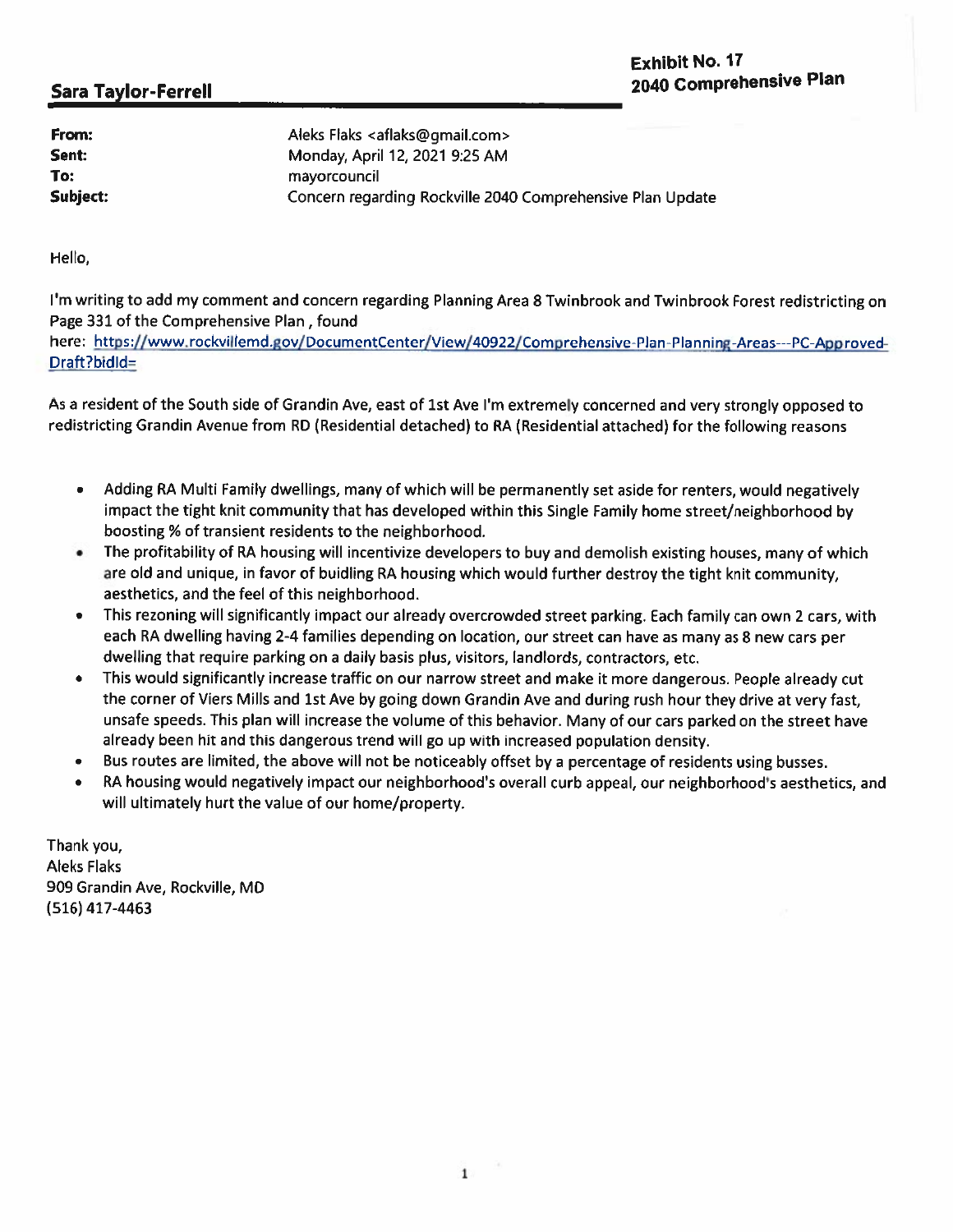| From:    | Aleks Flaks <aflaks@gmail.com></aflaks@gmail.com>          |
|----------|------------------------------------------------------------|
| Sent:    | Monday, April 12, 2021 9:25 AM                             |
| To:      | mayorcouncil                                               |
| Subject: | Concern regarding Rockville 2040 Comprehensive Plan Update |

Hello,

I'm writing to add my comment and concern regarding Planning Area 8 Twinbrook and Twinbrook Forest redistricting on Page 331 of the Comprehensive Plan, found

here: https://www.rockvillemd.gov/DocumentCenter/View/40922/Comprehensive-Plan-Planning-Areas---PC-Approved-Draft?bidld=

As a resident of the South side of Grandin Ave, east of 1st Ave I'm extremely concerned and very strongly opposed to redistricting Grandin Avenue from RD (Residential detached) to RA (Residential attached) for the following reasons

- Adding RA Multi Family dwellings, many of which will be permanently set aside for renters, would negatively  $\bullet$ impact the tight knit community that has developed within this Single Family home street/neighborhood by boosting % of transient residents to the neighborhood.
- The profitability of RA housing will incentivize developers to buy and demolish existing houses, many of which  $\bullet$ are old and unique, in favor of buidling RA housing which would further destroy the tight knit community, aesthetics, and the feel of this neighborhood.
- This rezoning will significantly impact our already overcrowded street parking. Each family can own 2 cars, with ۰ each RA dwelling having 2-4 families depending on location, our street can have as many as 8 new cars per dwelling that require parking on a daily basis plus, visitors, landlords, contractors, etc.
- This would significantly increase traffic on our narrow street and make it more dangerous. People already cut the corner of Viers Mills and 1st Ave by going down Grandin Ave and during rush hour they drive at very fast, unsafe speeds. This plan will increase the volume of this behavior. Many of our cars parked on the street have already been hit and this dangerous trend will go up with increased population density.
- Bus routes are limited, the above will not be noticeably offset by a percentage of residents using busses.  $\bullet$
- RA housing would negatively impact our neighborhood's overall curb appeal, our neighborhood's aesthetics, and  $\bullet$ will ultimately hurt the value of our home/property.

Thank you, **Aleks Flaks** 909 Grandin Ave, Rockville, MD (516) 417-4463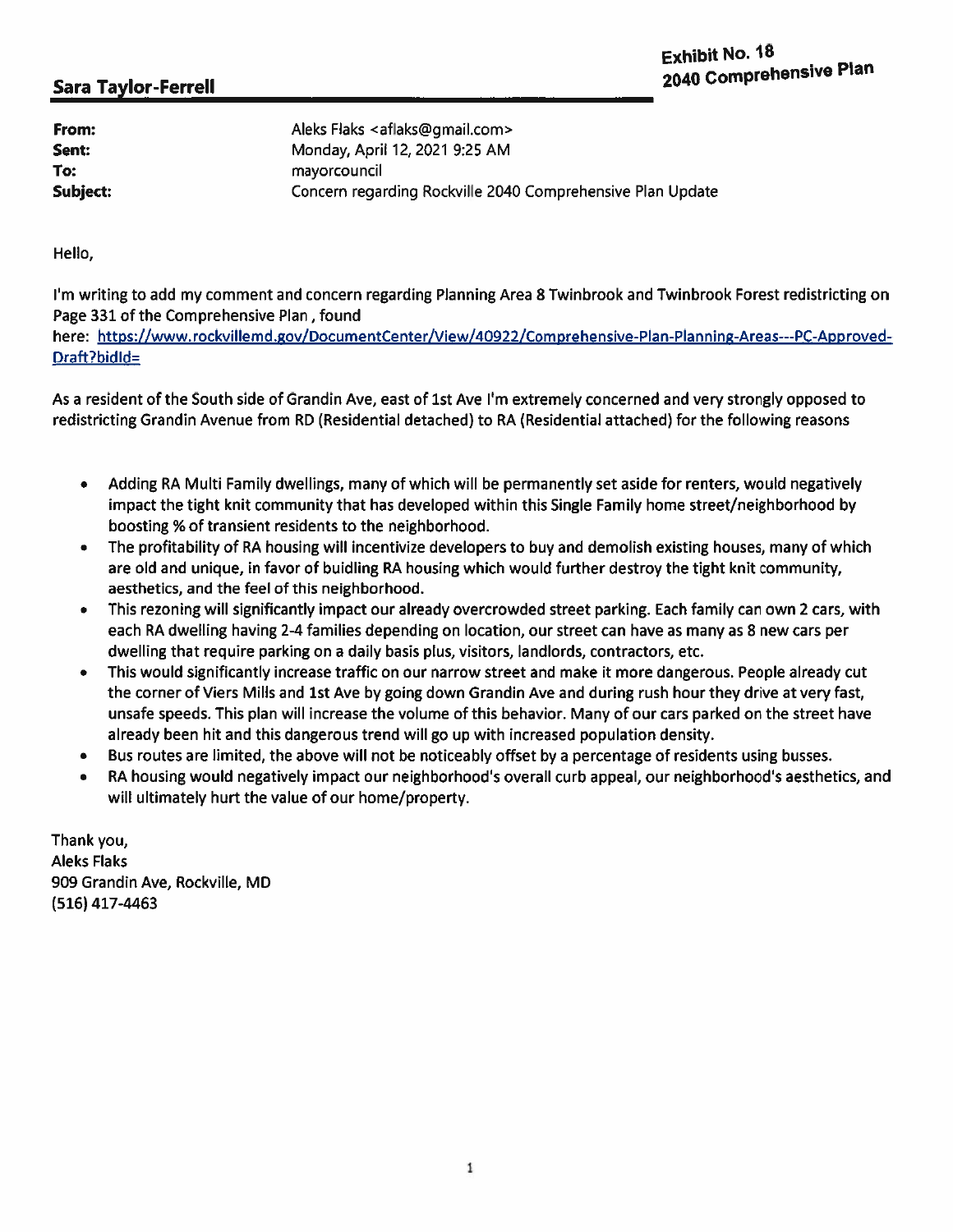### **Judy Penny**

| From:    | Jessica Meade <meade.jessica@gmail.com></meade.jessica@gmail.com> |
|----------|-------------------------------------------------------------------|
| Sent:    | Monday, April 12, 2021 11:00 AM                                   |
| To:      | mayorcouncil                                                      |
| Subject: | In support of the comprehensive plan for Twinbrook Neighborhood   |

To the Rockville Mayor and Council,

I live on the 900 block of Grandin that will be affected by the new zoning recommendations. We are pleased with the overall plans for the neighborhood. However, there was one oversight in the plan I believe needs to be addressed and that is the overflow traffic from Veirs Mill into the bordering neighborhoods that will inevitably be increased due to the plan to eliminate a lane from Veirs Mill.

Specifically I can speak to my block of Grandin (900). Pre-pandemic (and starting again recently) a great deal of traffic from northbound Veirs Mill diverts onto Woodburn and then onto Grandin in an effort to avoid the intersection of Veirs Mill and First Street (despite the sign saying it is not allowed). The 900 block of Grandin is a narrow, one-lane street with parking on both sides. The current speed limit of 25 is too fast for such a road, especially with the morning rush hour. We have had cars parked in front of our house hit 4 times. We have two children (under the age of 2) and there are many other neighborhood toddlers. It is already an extremely dangerous situation that will only get worse with the proposed changes to Veirs Mill.

Any plan regarding changes to Veirs Mill must include a plan for traffic overflow on the neighboring streets--whether that be speed bumps or changing some streets into one-way streets.

Thank you for your consideration, Jessica Meade (907 Grandin Ave)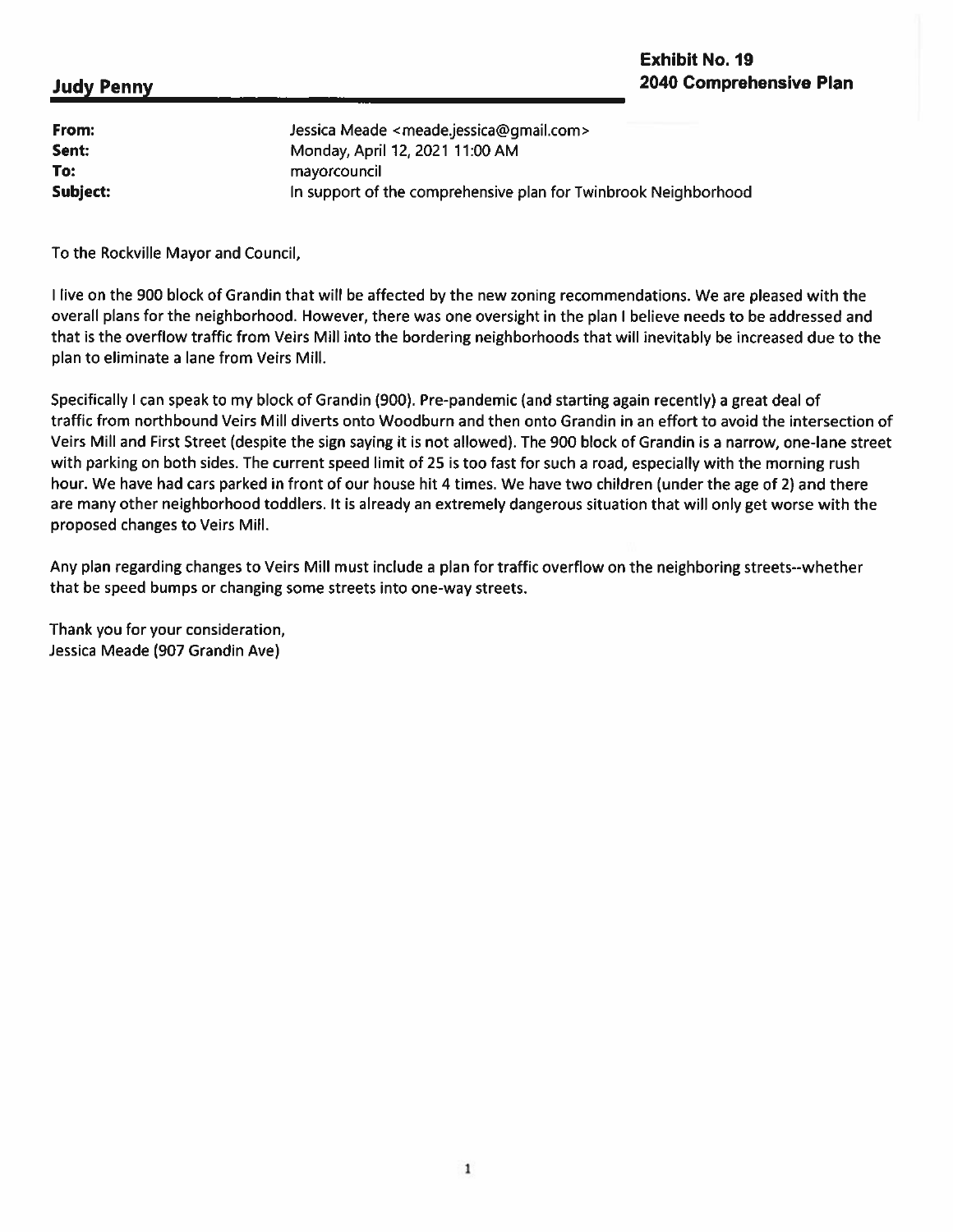### **Exhibit No. 20** 2040 Comprehensive Plan

### **Sara Taylor-Ferrell**

From: Sent: To: Subject: Leo Wagner <leopw62@gmail.com> Monday, April 12, 2021 2:40 AM mayorcouncil Rockville 2040 Written Testimony

**Esteemed Mayor and Council,** 

I am a lifelong Montgomery County resident and alumnus of Rockville High School, and am now a sophomore in college. Rockville is a city that appeals to many, which is clear from its rapid growth rate. Today, the city is more diverse than ever--be it racially/ethnically, in terms of renter/homeowner occupancy, housing arrangements and household sizes, or age. Unfortunately, the city's master plan and zoning code still frequently evoke a much more homogenous city, made for car-owning, middle-class white nuclear families in single-family homes. This hinders the aspects of Rockville that make it attractive to people of all walks of life--abundant housing serving various needs, walkable and tight-knit communities, and access to frequent, high-quality transit.

The Rockville 2040 master plan takes important steps towards prioritizing a more sustainable, equitable model of growth, centered around the city's transit corridors and welcoming new types of housing. I am encouraged by the upzoning measures currently proposed to add "missing middle" housing to the Veirs Mill corridor and portions of East Rockville, and am in complete support. As a resident of East Rockville, I would like to see even more robust upzoning, allowing for missing middle at least along the entirety of the Stonestreet corridor (all the way to Veirs Mill Road) and not just south to Croydon Avenue as is currently planned, and along Horners Lane north to Crabb Avenue, not just to the Park Road/Horners Lane intersection as currently envisioned. Access to centrally-located housing, near transit and a multitude of public spaces, job opportunities, and businesses, should be within reach of all socioeconomic levels. Preserving this proximity for the city's working-class residents that benefit from it today, particularly in its eastern half, is crucial. Anti-displacement measures should be considered, particularly in neighborhoods with many "informal SROs," or houses rented by a contingent of unrelated individuals (like East Rockville) due to a dearth of multifamily and affordable housing in the region.

I am disappointed by the continued preservation of exclusionary zoning in the West End. Whereas the eastern half of the city sees (albeit cautious) increases in residential density allowances along key corridors, the West End maintains exclusive single-family zoning, even along transit-friendly corridors like Montgomery Avenue or in close proximity of the city's downtown. I would like to see the Montgomery Avenue corridor, and the blocks bound by (at least) Van Buren Street, Jefferson Street, and Beall Avenue upzoned to the "RA" classification. By prohibiting the construction of missing middle housing, much of the area's new construction takes the form of "teardowns," with the resulting very large singlefamily home selling for upwards of \$1 million. Instead of two-six more affordable housing units built on a lot and letting two-six families benefit from West End schools and amenities that may not otherwise have the means to do so, just one (much wealthier) family is able to gain access.

Lastly, I would like to see stronger measures taken in regards to the plan's coverage of transportation. An effort to, where feasible, pursue the opening of neighborhood connecting streets is important, despite some neighborhood opposition. Traffic congestion in the city is caused, in addition to car dependence, by the suburban road network that does not give people in cars multiple, parallel routes to their destination. Opening up these neighborhood connectors to vehicular traffic should come with intense traffic calming measures, like narrowed lanes, landscaping, and even woonerf-like treatments, to reduce car speeds and neighborhood impact. Baltimore Road, particularly from Stonestreet Avenue to Norbeck Road, has narrow sidewalks inadequate for pedestrian loads, and is a frequent site for speeding. Ideally, a more comprehensive Vision Zero redesign of the street will be implemented, but in the short term even recommending the painting of parking lanes to limit the illusion of a wide road expanse, encouraging speeding, would help address the issue far more than enforcement. Prioritizing the corridor's transit infrastructure is also important, with